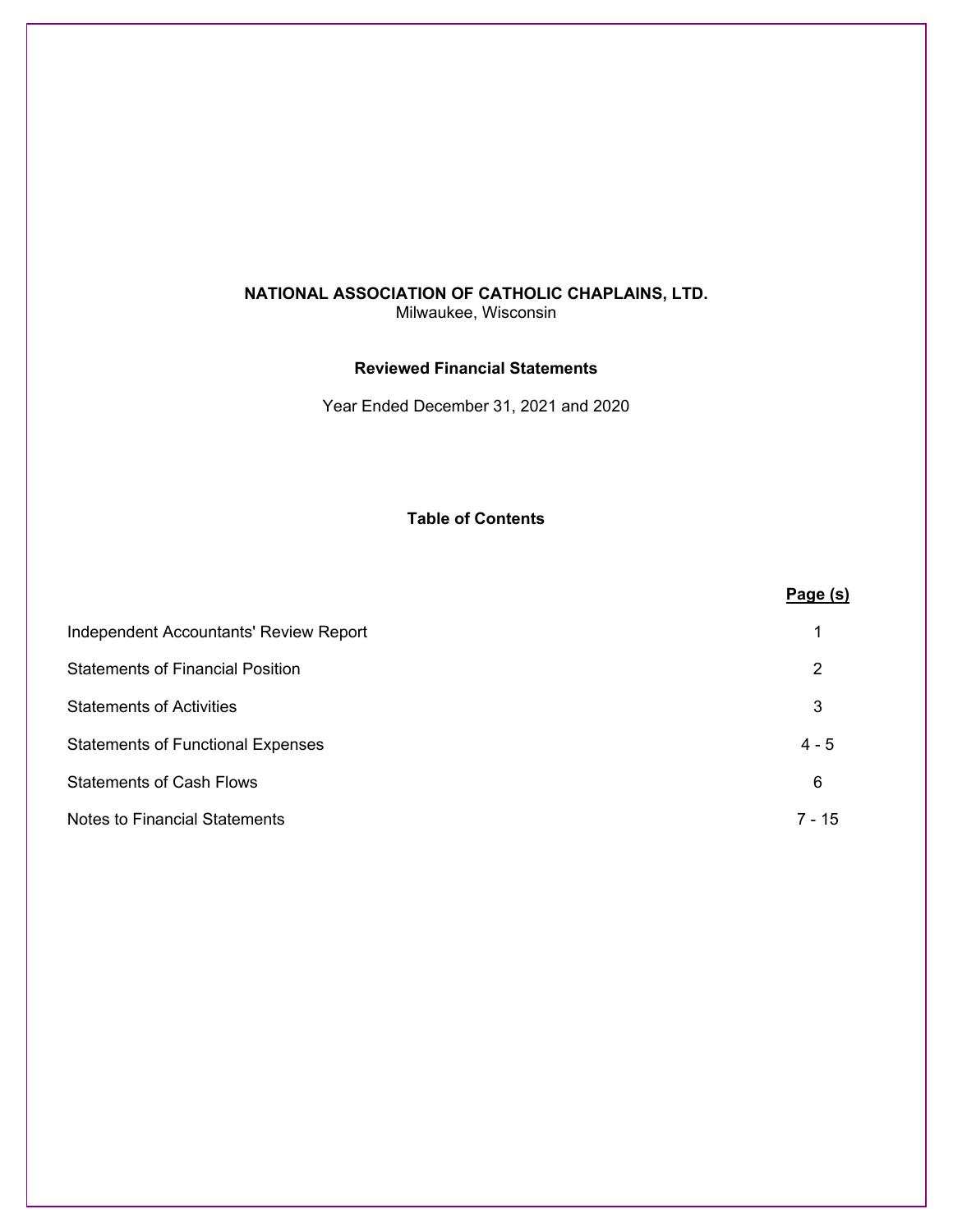

### **Independent Accountants' Review Report**

Board of Directors National Association of Catholic Chaplains, LTD Milwaukee, Wisconsin

We have reviewed the accompanying financial statements of National Association of Catholic Chaplains, LTD ("Organization"), which comprise the statement of financial position as of December 31, 2021, and the related statements of activities, cash flows, and functional expenses for the year then ended, and the related notes to the financial statements. A review includes primarily applying analytical procedures to management's financial data and making inquiries of management. A review is substantially less in scope than an audit, the objective of which is the expression of an opinion regarding the financial statements as a whole. Accordingly, we do not express such an opinion.

### **Management's Responsibility for the Financial Statements**

Management is responsible for the preparation and fair presentation of the financial statements in accordance with accounting principles generally accepted in the United States of America ("U.S. GAAP"); this includes the design, implementation, and maintenance of internal control relevant to the preparation and fair presentation of the financial statements that are free from material misstatement whether due to fraud or error.

#### **Accountants' Responsibility**

Our responsibility is to conduct the review in accordance with Statements on Standards for Accounting and Review Services promulgated by the Accounting and Review Services Committee of the AICPA. Those standards require us to perform procedures to obtain limited assurance as a basis for reporting whether we are aware of any material modifications that should be made to the financial statements for them to be in accordance with U.S. GAAP. We believe that the results of our procedures provide a reasonable basis for our conclusion.

We are required to be independent of the Organization and to meet our other ethical responsibilities, in accordance with the relevant ethical requirements related to our review.

#### **Accountant's Conclusion**

Based on our review, we are not aware of any material modifications that should be made to the accompanying financial statements in order for them to be in conformity with U.S. GAAP.

#### **Report on December 31, 2020 Financial Statements**

The financial statements of the Organization as of December 31, 2020, were reviewed by other accountants whose report dated February 22, 2021, stated that based on their procedures, they are not aware of any material modifications that should be made to the financial statements in order for them to be in accordance with accounting principals generally accepted in the United States of America.

February 24, 2022 Milwaukee, Wisconsin

Railly, Permer + Benfor LLP

1 1233 N. Mayfair Road Suite #302 • Milwaukee, WI 53226-3255 • 414-271-7800 Reilly, Penner & Benton LLP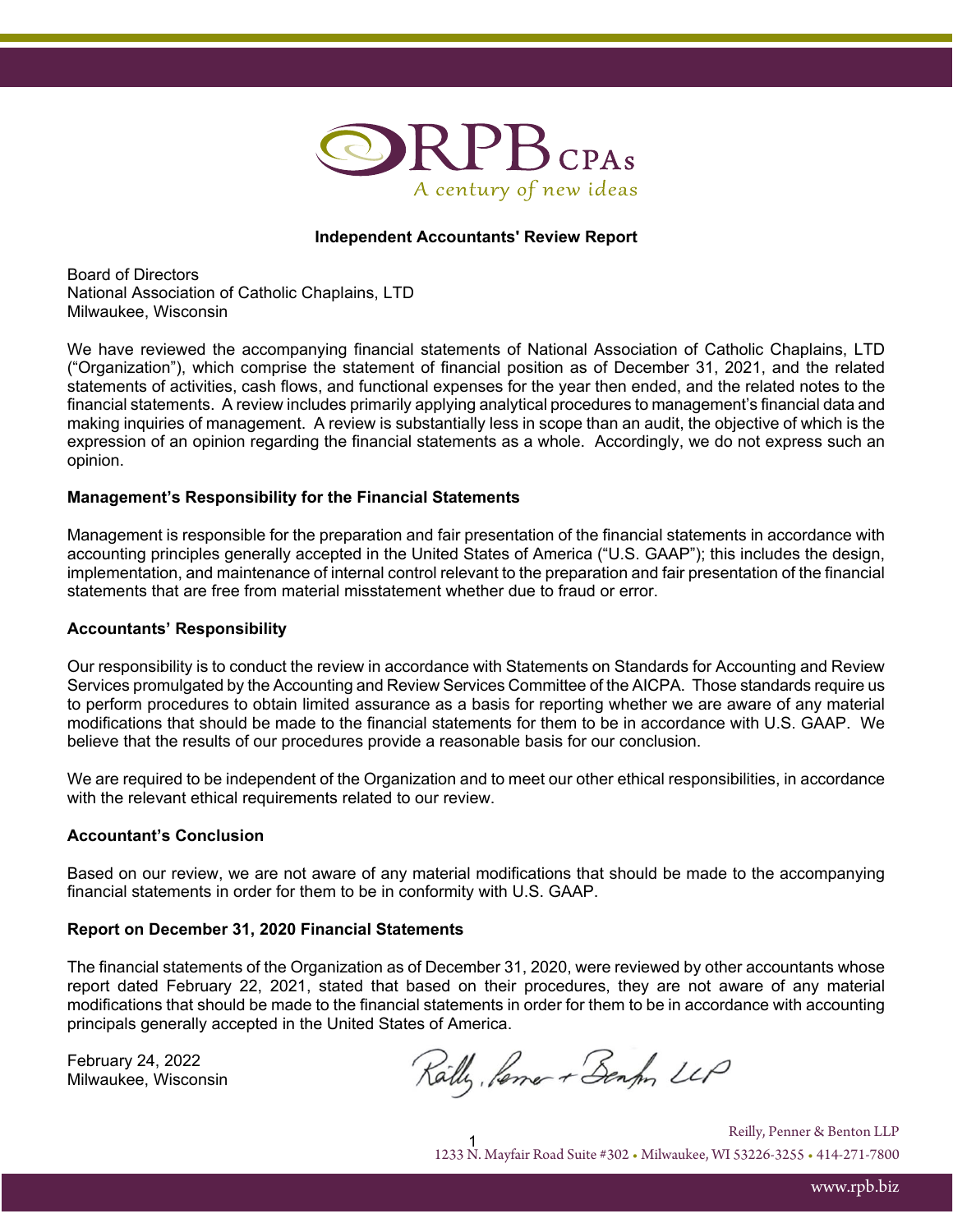# **National Association of Catholic Chaplain, LTD.**

Milwaukee, Wisconsin

### **Statements of Financial Position**

December 31, 2021 and 2020

| <b>ASSETS</b>                                                                                                                                                                                                       | 2021                                                                              | 2020                                                                           |
|---------------------------------------------------------------------------------------------------------------------------------------------------------------------------------------------------------------------|-----------------------------------------------------------------------------------|--------------------------------------------------------------------------------|
| <b>Current Assets:</b><br>Cash and equivalents<br>Investments<br>Pledges receivable<br>Accounts receivable<br>Prepaid expenses<br><b>Total current assets</b>                                                       | \$<br>318,619<br>2,162,206<br>20,500<br>3,275<br>21,855<br>$\overline{2,}526,455$ | 305,117<br>\$<br>1,970,836<br>20,000<br>2,086<br>13,536<br>2,311,575           |
| <b>Property and Equipment, net</b>                                                                                                                                                                                  | 2,768                                                                             | 3,721                                                                          |
| <b>Noncurrent Assets:</b><br>Pledges receivable<br><b>Total assets</b>                                                                                                                                              | 20,000<br>\$2,549,223                                                             | 20,000<br>\$2,335,296                                                          |
| <b>LIABILITIES AND NET ASSETS</b>                                                                                                                                                                                   |                                                                                   |                                                                                |
| <b>Current Liabilities:</b><br>Accounts payable<br>Accrued payroll and benefits<br>Payroll protection program loan<br>Deferred revenues<br><b>Total current liabilities</b>                                         | \$<br>20,796<br>193,896<br>214,692                                                | \$<br>30<br>34,131<br>106,648<br>188,636<br>329,445                            |
| <b>Net Assets:</b><br>Without donor restrictions:<br>Undesignated<br>Board-designated<br>Total without donor restrictions<br>With donor restrictions<br>Total net assets<br><b>Total liabilities and net assets</b> | 2,132,232<br>58,097<br>2,190,329<br>144,202<br>2,334,531<br>\$2,549,223           | 1,785,696<br>61,993.00<br>1,847,689<br>158,162<br>2,005,851<br>2,335,296<br>\$ |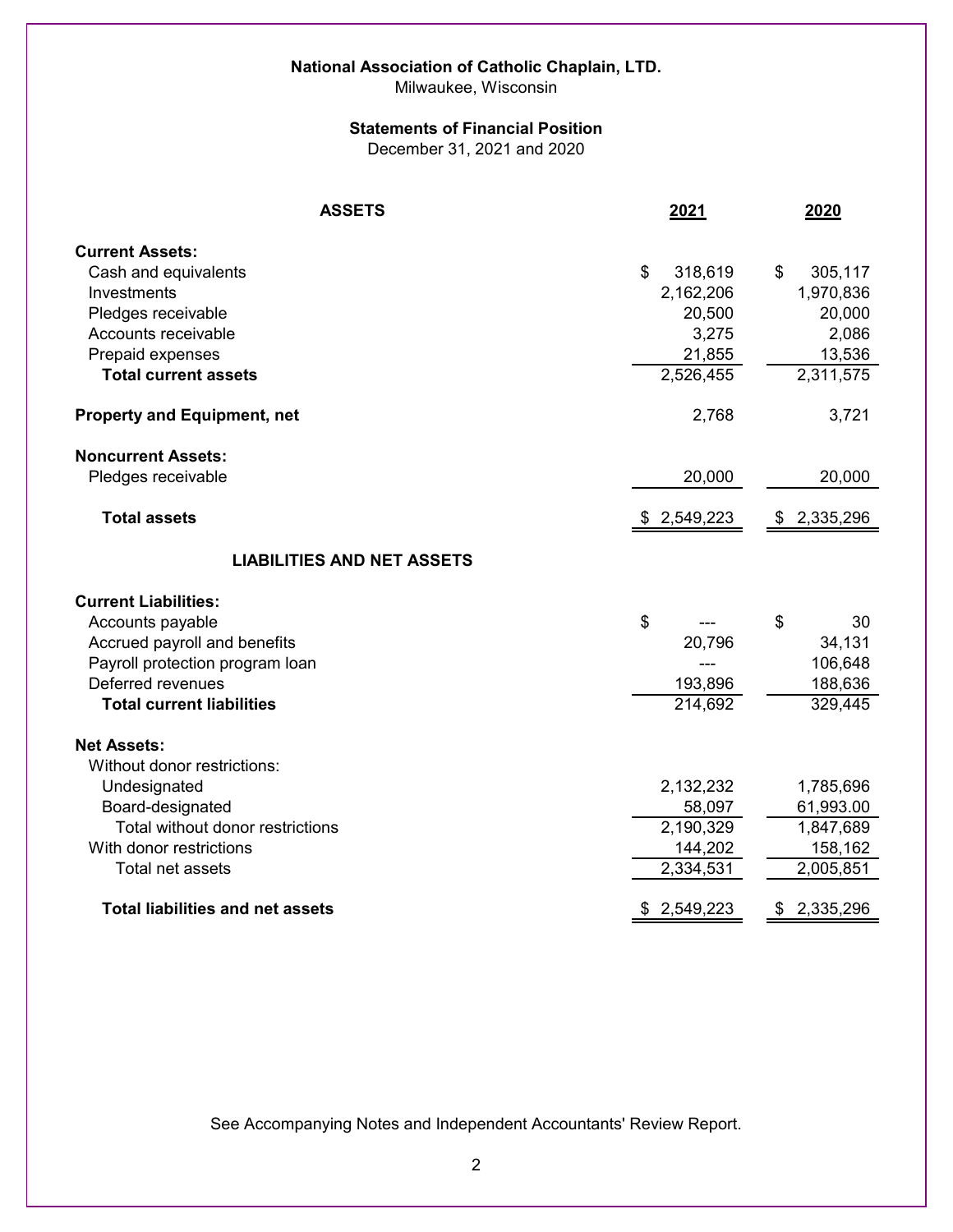### **National Association of Catholic Chaplains, LTD.**

Milwaukee, Wisconsin

#### **Statements of Activities**

Years Ended December 31, 2021 and 2020

|                                        | 2021                 |  |                     |    |              | 2020                 |  |                     |              |
|----------------------------------------|----------------------|--|---------------------|----|--------------|----------------------|--|---------------------|--------------|
|                                        | <b>Without Donor</b> |  | <b>With Donor</b>   |    |              | <b>Without Donor</b> |  | <b>With Donor</b>   |              |
|                                        | <b>Restrictions</b>  |  | <b>Restrictions</b> |    | <b>Total</b> | <b>Restrictions</b>  |  | <b>Restrictions</b> | <b>Total</b> |
| Revenue, support, and gains            |                      |  |                     |    |              |                      |  |                     |              |
| Membership dues                        | \$<br>475,189 \$     |  |                     | \$ | 475,189      | \$<br>449,733 \$     |  | \$                  | 449,733      |
| Certification fees                     | 55,430               |  |                     |    | 55,430       | 63,862               |  |                     | 63,862       |
| Contributions and grants               | 97,706               |  | 87,000              |    | 184,706      | 101,770              |  | 144,015             | 245,785      |
| <b>Educational events</b>              | 13,385               |  |                     |    | 13,385       | 13,665               |  |                     | 13,665       |
| Webinars/Audio conferences             | 50,190               |  |                     |    | 50,190       | 46,805               |  |                     | 46,805       |
| Forgiveness of PPP Loan                | 106,648              |  | ---                 |    | 106,648      | $\overline{a}$       |  |                     | ---          |
| Investment income, net                 | 191,519              |  |                     |    | 191,519      | 152,426              |  | 243                 | 152,669      |
| Miscellaneous income                   | 56,218               |  |                     |    | 56,218       | 18,779               |  |                     | 18,779       |
| Net assets released from restrictions: |                      |  |                     |    |              |                      |  |                     |              |
| Restricted funds utilized              | 100,960              |  | (100, 960)          |    |              | 1,411                |  | (1, 411)            | ---          |
| Total revenue, support, and gains      | 1,147,245            |  | (13,960)            |    | 1,133,285    | 848,451              |  | 142,847             | 991,298      |
| <b>Expenses:</b>                       |                      |  |                     |    |              |                      |  |                     |              |
| <b>Program Services:</b>               |                      |  |                     |    |              |                      |  |                     |              |
| Advocating/Promoting/Chaplaincy        | 119.345              |  |                     |    | 119,345      | 107,787              |  |                     | 107,787      |
| Certification                          | 113,673              |  |                     |    | 113,673      | 104,109              |  |                     | 104,109      |
| <b>CPMC</b>                            | 100,960              |  | ---                 |    | 100,960      | 1,411                |  | ---                 | 1,411        |
| Education                              | 80,216               |  |                     |    | 80,216       | 104,476              |  |                     | 104,476      |
| <b>Member Support</b>                  | 77,311               |  | ---                 |    | 77,311       | 91,868               |  | ---                 | 91,868       |
| Member networking/communications       | 74,331               |  | ---                 |    | 74,331       | 72,882               |  | ---                 | 72,882       |
| <b>Total program services</b>          | 565,836              |  | $---$               |    | 565,836      | 482,533              |  | $---$               | 482,533      |
| <b>Supporting Services:</b>            |                      |  |                     |    |              |                      |  |                     |              |
| Administration/Governance              | 211,889              |  |                     |    | 211,889      | 190,921              |  |                     | 190,921      |
| Fundraising                            | 26,880               |  | ---                 |    | 26,880       | 26,530               |  | ---                 | 26,530       |
| <b>Total supporting services</b>       | 238,769              |  | $---$               |    | 238,769      | 217,451              |  | ---                 | 217,451      |
| <b>Total expenses</b>                  | 804,605              |  | ---                 |    | 804,605      | 699,984              |  |                     | 699,984      |
| Change in net assets                   | 342,640              |  | (13,960)            |    | 328,680      | 148,467              |  | 142,847             | 291,314      |
| Net assets - beginning of year         | 1,847,689            |  | 158,162             |    | 2,005,851    | 1,699,222            |  | 15,315              | 1,714,537    |
| Net assets - end of year               | \$<br>2,190,329 \$   |  | 144,202 \$          |    | 2,334,531    | \$<br>1,847,689 \$   |  | 158,162 \$          | 2,005,851    |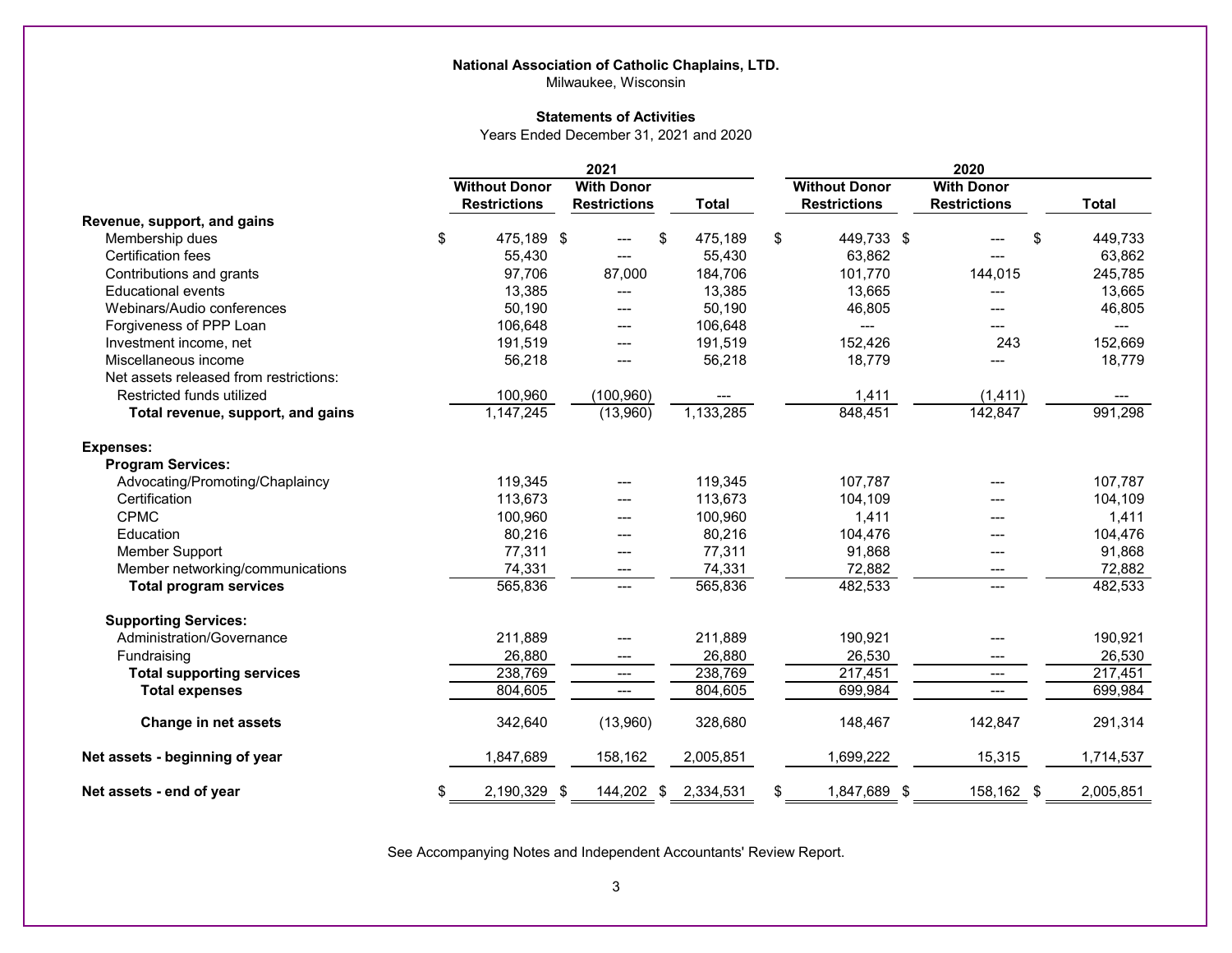#### **National Association of Catholic Chaplains, LTD.** Milwaukee, Wisconsin

#### **Statement of Functional Expenses**

Year Ended December 31, 2021

|                                          | <b>Program Services</b>                |                      |             |                        |                        |                          |                                                       | <b>Supporting Services</b>    |                    |              |
|------------------------------------------|----------------------------------------|----------------------|-------------|------------------------|------------------------|--------------------------|-------------------------------------------------------|-------------------------------|--------------------|--------------|
|                                          | Advocating/<br>Promoting<br>Chaplaincy | <b>Certification</b> | <b>CPMC</b> |                        | <b>Education</b>       | <b>Member</b><br>Support | <b>Member</b><br>Networking/<br><b>Communications</b> | Administration/<br>Governance | <b>Fundraising</b> | <b>Total</b> |
| Salaries and benefits                    | \$<br>85,063 \$                        | 103,852 \$           |             | \$<br>---              | 45,727 \$              | 63,877 \$                | 54,673 \$                                             | 154,727 \$                    | 22,536 \$          | 530,455      |
| <b>Contracted services</b>               | ---                                    | ---                  |             | 77,844                 | $\qquad \qquad \cdots$ | $---$                    | 15,927                                                | $-$                           | $---$              | 93,771       |
| Miscellaneous                            | ---                                    | $---$                |             | $---$                  | $\qquad \qquad \cdots$ | $---$                    | ---                                                   | 1,875                         | $---$              | 1,875        |
| Communications and postage               | 1,149                                  | 1,352                |             | ---                    | 1,352                  | 3,370                    | 1,353                                                 | 558                           | ---                | 9,134        |
| Occupancy                                | ---                                    | 4,603                |             | $- - -$                | 7,671                  | 7,671                    | 1,534                                                 | 9,206                         | $- - -$            | 30,685       |
| Maintenance and insurance                | ---                                    | ---                  |             | 166                    | ---                    | ---                      | ---                                                   | 22,710                        | $--$               | 22,876       |
| Professional fees                        | ---                                    | ---                  |             | ---                    | ---                    | ---                      | ---                                                   | 6,780                         | ---                | 6,780        |
| Printing                                 | 137                                    | 548                  |             | ---                    | 548                    | 1,334                    | 527                                                   | 274                           | 548                | 3,916        |
| Subscriptions, dues, fees, and awards    | 450                                    | ---                  |             | ---                    | 4,000                  | $\cdots$                 | ---                                                   | 10,332                        | $--$               | 14,782       |
| Office supplies                          | 35                                     | 529                  |             | ---                    | 882                    | 1,059                    | 317                                                   | 705                           | $- - -$            | 3,527        |
| Depreciation                             |                                        |                      |             | ---                    |                        | ---                      | ---                                                   | 953                           |                    | 953          |
| Board of directors                       | $---$                                  | $---$                |             | $--$                   | $\qquad \qquad \cdots$ | $---$                    | $---$                                                 | 2,912                         | $---$              | 2,912        |
| Committees and panels                    | ---                                    | ---                  |             | $- - -$                | $- - -$                |                          | ---                                                   | 857                           | ---                | 857          |
| Special projects                         | ---                                    | ---                  |             | $\qquad \qquad \cdots$ | 4,884                  | ---                      | ---                                                   | ---                           | $---$              | 4,884        |
| Marketing, recruitment and development   | 32,511                                 | $---$                |             | $\qquad \qquad \cdots$ | $\qquad \qquad \cdots$ | ---                      | ---                                                   | ---                           | $---$              | 32,511       |
| Catholic prision ministry coalition      | ---                                    | ---                  |             | 22,950                 | $- - -$                |                          | ---                                                   | ---                           | ---                | 22,950       |
| <b>PHAC Interviews</b>                   | ---                                    | 24                   |             | ---                    | $---$                  | ---                      | ---                                                   | $--$                          | $---$              | 24           |
| Certification commission                 | ---                                    | 2,631                |             | ---                    | $--$                   | ---                      | ---                                                   | $--$                          | $--$               | 2,631        |
| Certification ITEs and site coordinators | ---                                    | 55                   |             | ---                    | ---                    | ---                      |                                                       | ---                           | ---                | 55           |
| Certification interviews                 | ---                                    | 24                   |             | ---                    | ---                    | ---                      | ---                                                   | ---                           | ---                | 24           |
| Certification appeals panel              | ---                                    | 31                   |             | $---$                  | $--$                   | ---                      | ---                                                   | ---                           | $--$               | 31           |
| Certified associate chaplain interviews  | ---                                    | 24                   |             | ---                    | $- - -$                | ---                      | ---                                                   | ---                           | $---$              | 24           |
| Annual campaign                          | ---                                    |                      |             | ---                    | $\qquad \qquad \cdots$ | ---                      | $--$                                                  | $---$                         | 3,796              | 3,796        |
| National conference                      | ---                                    | ---                  |             | ---                    | 805                    | ---                      | ---                                                   | ---                           | $- - -$            | 805          |
| <b>Educational events</b>                | ---                                    | ---                  |             | ---                    | 5,237                  | ---                      | ---                                                   | ---                           | $- - -$            | 5,237        |
| Webinar/Audio conferences                | ---                                    | ---                  |             | ---                    | 9,110                  | ---                      | ---                                                   | ---                           |                    | 9,110        |
| Total expenses                           | $119,345$ \$                           | $113,673$ \$         |             | $100,960$ \$           | $80,216$ \$            | $77,311$ \$              | $74,331$ \$                                           | 211,889 \$                    | $26,880$ \$        | 804,605      |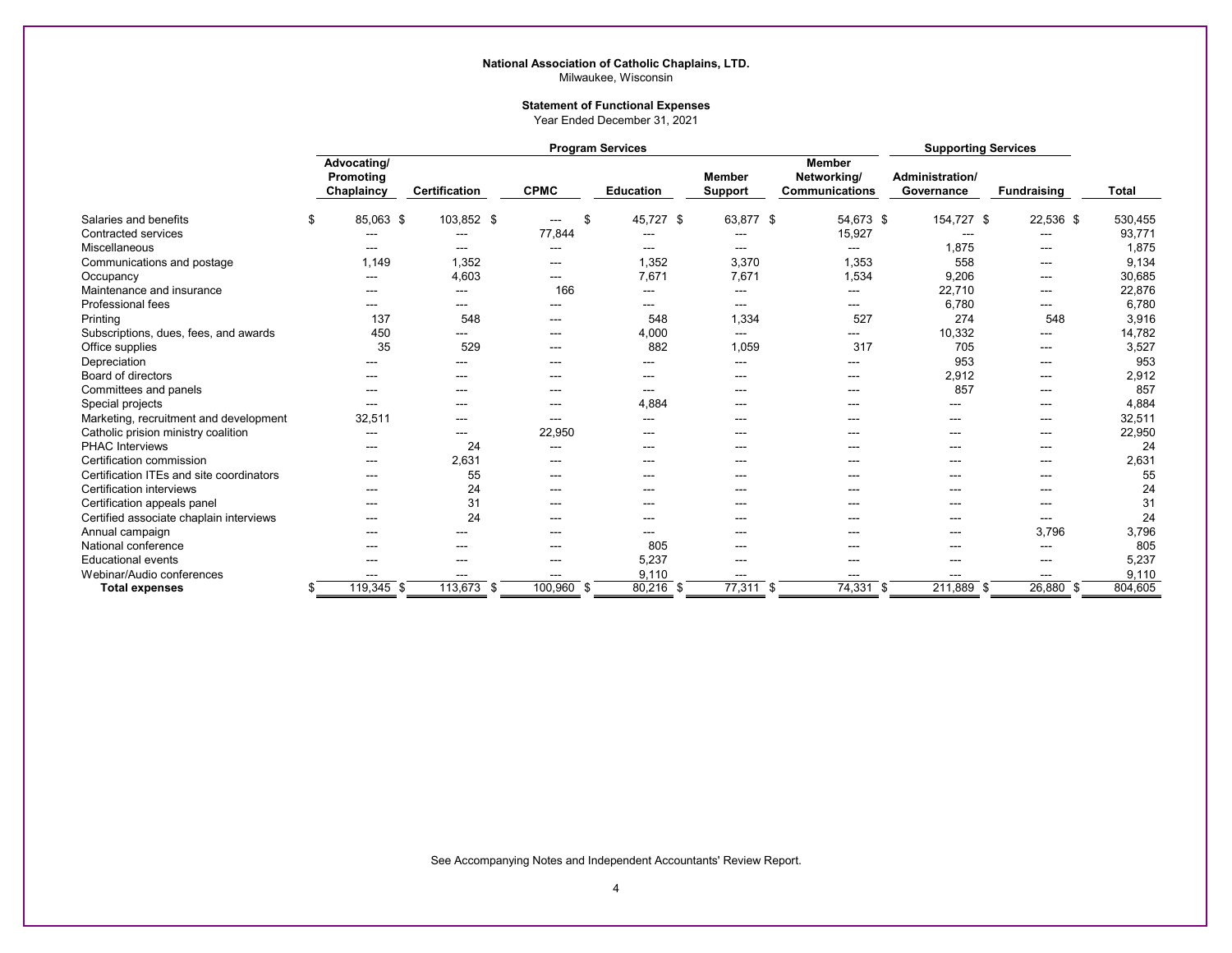#### **National Association of Catholic Chaplains, LTD.** Milwaukee, Wisconsin

#### **Statement of Functional Expenses**

Year Ended December 31, 2020

|                                          | <b>Program Services</b> |                                        |               |      |                        |      |                        | <b>Supporting Services</b>      |                                                       |                               |                        |         |
|------------------------------------------|-------------------------|----------------------------------------|---------------|------|------------------------|------|------------------------|---------------------------------|-------------------------------------------------------|-------------------------------|------------------------|---------|
|                                          |                         | Advocating/<br>Promoting<br>Chaplaincy | Certification |      | <b>CPMC</b>            |      | <b>Education</b>       | <b>Member</b><br><b>Support</b> | <b>Member</b><br>Networking/<br><b>Communications</b> | Administration/<br>Governance | <b>Fundraising</b>     | Total   |
| Salaries and benefits                    | \$                      | 79,916 \$                              | 88,811 \$     |      | ---                    | \$   | 61,117 \$              | 75,980 \$                       | 54,358 \$                                             | 133,224 \$                    | 22,521 \$              | 515,927 |
| <b>Contracted services</b>               |                         |                                        |               |      | $- - -$                |      |                        |                                 | 14,000                                                | ---                           | ---                    | 14,000  |
| Miscellaneous                            |                         | ---                                    | 5             |      | 1,411                  |      | $\qquad \qquad \cdots$ | ---                             | ---                                                   | 3,604                         | $\sim$ $\sim$          | 5,020   |
| Communications and postage               |                         | 966                                    | 1,137         |      | $\qquad \qquad \cdots$ |      | 1,137                  | 3,264                           | 1,627                                                 | 486                           | ---                    | 8,617   |
| Occupancy                                |                         |                                        | 8,686         |      | ---                    |      | 10,858                 | 10,858                          | 2,172                                                 | 10,858                        | $- - -$                | 43,432  |
| Maintenance and insurance                |                         | $---$                                  | ---           |      | ---                    |      | $--$                   | ---                             | ---                                                   | 22,350                        | $\sim$                 | 22,350  |
| Professional fees                        |                         | ---                                    | ---           |      | ---                    |      | ---                    | ---                             | ---                                                   | 8,226                         | ---                    | 8,226   |
| Printing                                 |                         | 71                                     | 284           |      | ---                    |      | 284                    | 968                             | 438                                                   | 142                           | 284                    | 2,471   |
| Subscriptions, dues, fees, and awards    |                         | 1,244                                  | ---           |      | ---                    |      | 4,000                  | ---                             | ---                                                   | 8,794                         | ---                    | 14,038  |
| Office supplies                          |                         | 32                                     | 798           |      | ---                    |      | 798                    | 798                             | 287                                                   | 479                           | $---$                  | 3,192   |
| Depreciation                             |                         |                                        |               |      | ---                    |      | ---                    |                                 | ---                                                   | 953                           | $--$                   | 953     |
| Board of directors                       |                         | $- - -$                                | ---           |      | ---                    |      | $- - -$                | ---                             | ---                                                   | 1,060                         | $\sim$ $\sim$          | 1,060   |
| Committees and panels                    |                         | ---                                    | ---           |      | ---                    |      | $---$                  | ---                             | ---                                                   | 744                           | $--$                   | 744     |
| Special projects                         |                         | ---                                    | ---           |      | $\qquad \qquad \cdots$ |      | 13,021                 | ---                             | ---                                                   | ---                           | ---                    | 13,021  |
| Marketing, recruitment and development   |                         | 25,559                                 | ---           |      | ---                    |      | ---                    | ---                             | ---                                                   | $---$                         | $\sim$ $\sim$          | 25,559  |
| Certification commission                 |                         | $---$                                  | 2,994         |      | ---                    |      | ---                    | ---                             | ---                                                   | $--$                          | ---                    | 2,994   |
| Certification ITEs and site coordinators |                         | $--$                                   | 20            |      | ---                    |      | $\qquad \qquad \cdots$ | ---                             | ---                                                   | ---                           | $\qquad \qquad -$      | 20      |
| Certification interviews                 |                         | $\qquad \qquad -$                      | 1,374         |      | ---                    |      | ---                    |                                 | ---                                                   | $---$                         | ---                    | 1,374   |
| Annual campaign                          |                         | ---                                    | ---           |      | ---                    |      | $- - -$                | ---                             | ---                                                   | ---                           | 3,725                  | 3,725   |
| National conference                      |                         | ---                                    | ---           |      | ---                    |      | 4,739                  | ---                             | ---                                                   | $---$                         | ---                    | 4,739   |
| <b>Educational events</b>                |                         | $--$                                   | ---           |      | ---                    |      | 3,166                  |                                 | ---                                                   | $---$                         | $\qquad \qquad \cdots$ | 3,166   |
| Webinar/Audio conferences                |                         | ---                                    | ---           |      | ---                    |      | 5,356                  | ---                             | ---                                                   | ---                           | $\sim$                 | 5,356   |
| <b>Total expenses</b>                    |                         | 107,788<br>- \$                        | 104,109       | - \$ | 1,411                  | - \$ | 104,476 \$             | 91,868 \$                       | 72,882 \$                                             | 190,920                       | 26,530                 | 699,984 |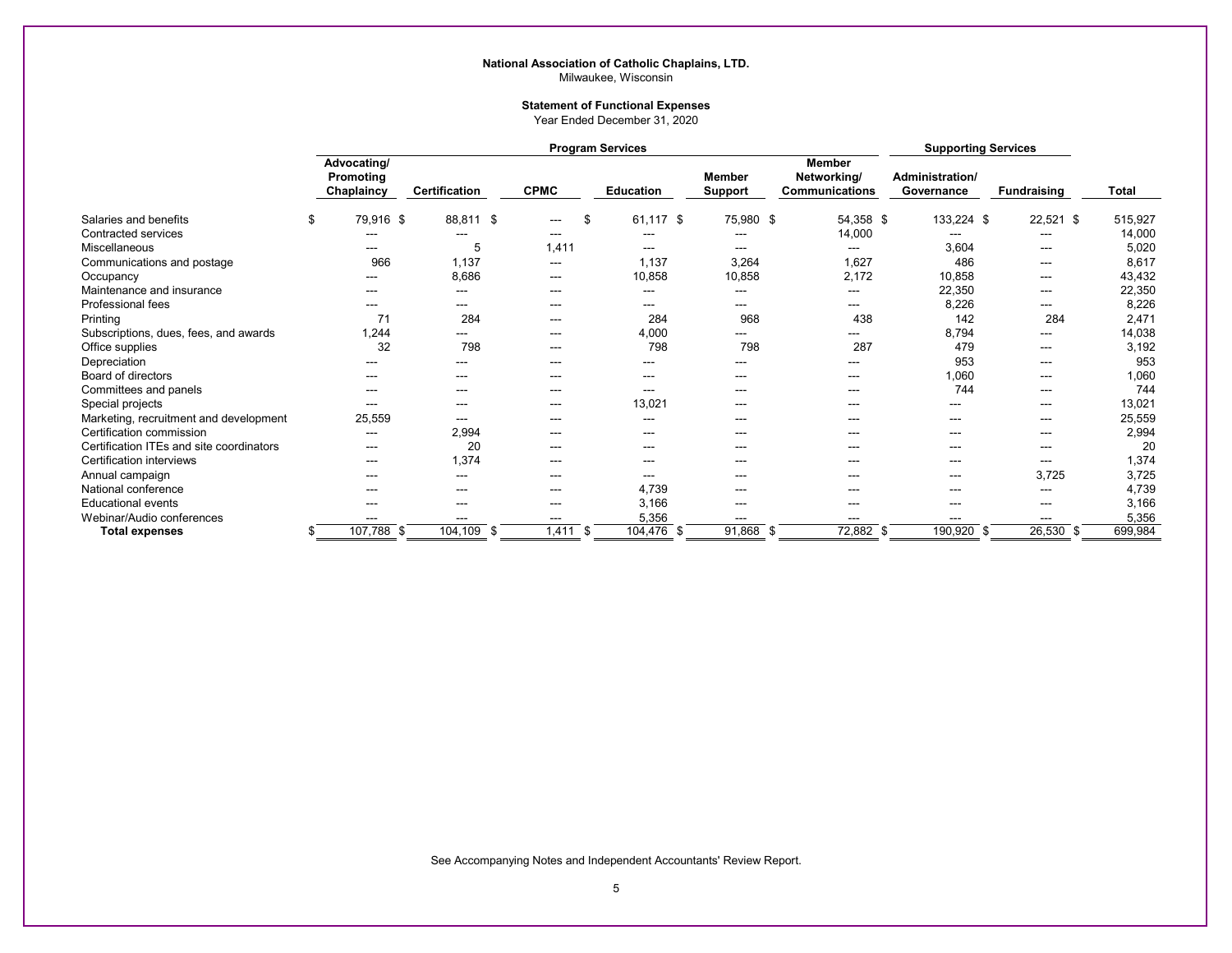# **National Assocation of Catholic Chaplains, LTD.**

Milwaukee, Wisconsin

### **Statement of Cash Flows**

Years Ended December 31, 2021 and 2020

|                                                  | 2021<br><b>Total</b> | 2020<br><b>Total</b> |
|--------------------------------------------------|----------------------|----------------------|
| <b>Cash Flows from Operating Activities:</b>     |                      |                      |
| Change in net assets                             | \$<br>328,680 \$     | 291,314              |
| Adjustments to reconcile change in net assets to |                      |                      |
| net cash provided by operating activities:       |                      |                      |
| Depreciation                                     | 953                  | 953                  |
| Realized and unrealized gains on investments     | (179, 879)           | (130, 693)           |
| Forgivenss of paycheck protection program loan   | (106, 648)           |                      |
| Changes in assets and liabilities:               |                      |                      |
| Pledges receivable                               | (500)                | (40,000)             |
| Accounts receivable                              | (1, 189)             | 15,005               |
| Prepaid expenses                                 | (8,319)              | 4,608                |
| Accounts payable                                 | (30)                 | (546)                |
| Accrued payroll and benefits                     | (13, 335)            | 8,522                |
| Deferred revenues                                | 5,260                | (8, 841)             |
| Net cash provided by operating activities        | 24,993               | 140,322              |
| <b>Cash Flows From Investing Activities:</b>     |                      |                      |
| Purchases of investments                         | (11, 491)            | (1,461,985)          |
| Proceeds from sales of investments               |                      | 1,440,255            |
| Net cash used by investing activities            | (11, 491)            | (21, 730)            |
| <b>Cash Flows From Financing Activities:</b>     |                      |                      |
| Proceeds from payroll protection program loan    |                      | 106,648              |
| Net cash provided by financing activities        |                      | 106,648              |
| Net increase in cash and equivalents             | 13,502               | 225,240              |
| Cash and equivalents - beginning of year         | 305,117              | 79,877               |
| Cash and equivalents - end of year               | \$<br>318,619 \$     | 305,117              |
| <b>Noncash transactions:</b>                     |                      |                      |
| Forgiveness of paycheck protection program loan  | \$<br>106,648<br>\$  |                      |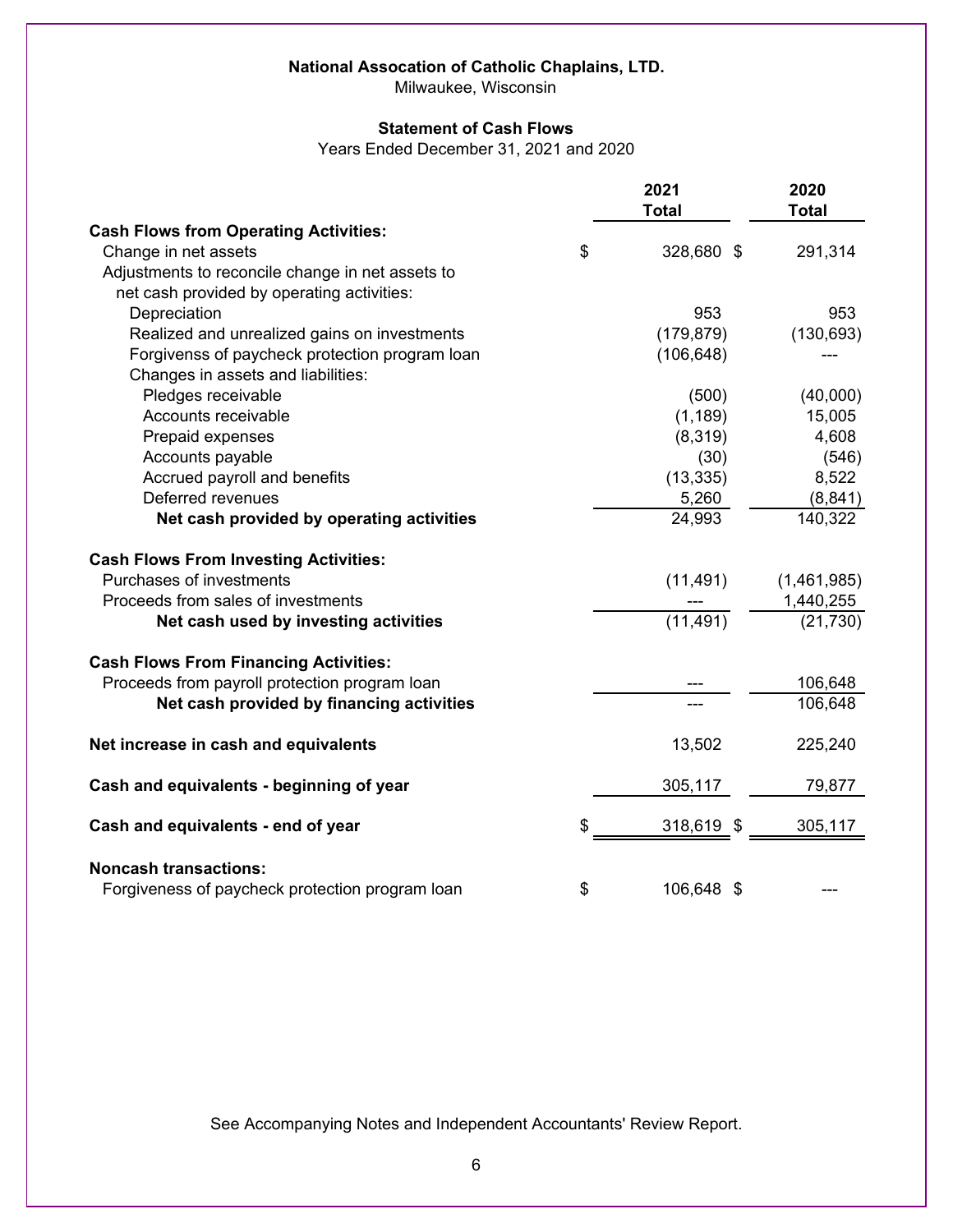Milwaukee, Wisconsin

#### **Notes to Financial Statements**

December 31, 2021 and 2020

#### **1. Summary of Significant Accounting Policies**

#### **A. Nature of Operations**

#### **Nature of Business**

The Organization is a nonprofit organization organized under the laws of the state of Wisconsin for the purpose of promoting continuing spiritual and educational formation of its membership and Christ-like advocacy in ethical, legal, political and social areas of service in health care ministries. The Organization is exempt from income taxes under Section 501(c)(3) of the Internal Revenue Code except for net income from unrelated business activities. The Organization has determined that it has no income from unrelated business activities, and therefore, has no uncertain tax positions that are material to the financial statements. The following is a summary of the Organization's program services.

#### **Advocating/Promoting Chaplaincy:**

- Collaborative projects with our strategic partners, including both revising our common competencies, common code of ethics, and review revision.
- Research Projects

**Certification:** All support related to the certification of our members, including receiving and processing applications, prepping and supporting interviews, and organizing and educating all those involved in the education process.

**CPMC:** Supporting the development of the formation and certification procedures for Catholic Prison Ministries Coalition (CPMC) and supporting the networking among those involved in the prison ministries including townhall meetings and webinars. On May 1, 2020, the Organization entered into a fiscal sponsorship agreement with CPMC. See footnote 12 for additional information.

**Education:** The planning, implementation, and evaluation of all education programming including national conference, webinars, and local events.

**Member Support:** Receiving, processing, and maintaining membership, and potential and current member inquiries, and managing member database.

#### **Member Networking/Communications:**

- All member communication vehicles including E-newsletter, E-publications of articles, and networking calls.
- Web communication and development.

### **B. Basis of Statement Preparation**

The accompanying financial statements have been prepared on the accrual basis of accounting in accordance with accounting principles generally accepted in the United States of America (U.S. GAAP). Under U.S. GAAP, net assets and revenues, expenses, gains, and losses are classified based on the existence or absence of donorimposed restrictions. Accordingly, net assets of the Organization's changes therein are classified and reported as follows: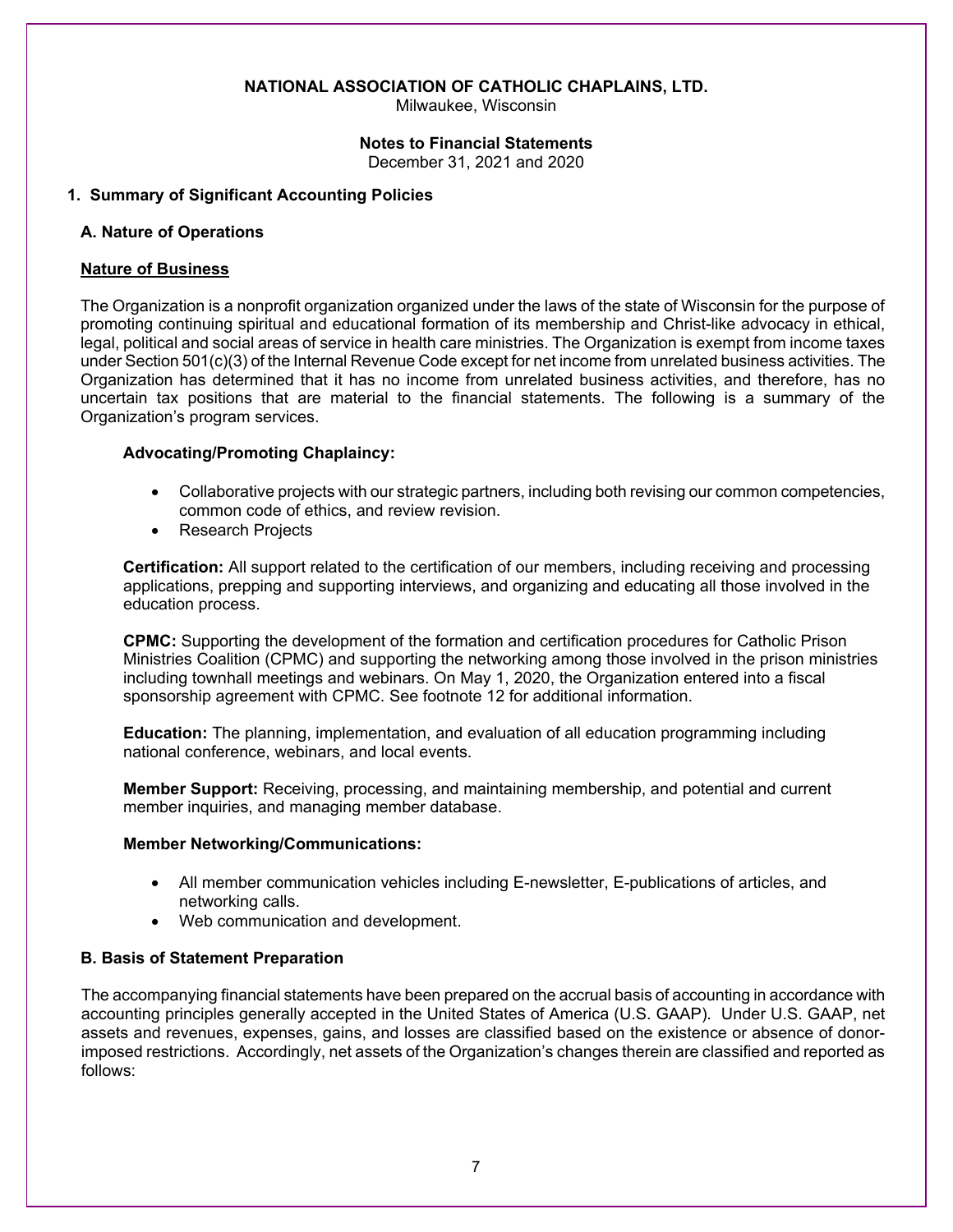Milwaukee, Wisconsin

### **Notes to Financial Statements**

 December 31, 2021 and 2020 (Continued)

### **1. Summary of Significant Accounting Policies (Continued)**

### **B. Basis of Statement Preparation (Continued)**

**Net Assets Without Donor Restrictions** – Net assets available for use in general operations and not subject to donor (or certain grantor) restrictions. The governing board has designated, from net assets without donor restrictions, net assets for donor development and conference funds.

**Net Assets With Donor Restrictions** – Net assets subject to donor (or certain grantor) imposed restrictions. Some donor-imposed restrictions are temporary in nature, such as those that will be met by the passage of time or other events specified by the donor. Other donor-imposed restrictions are perpetual in nature, where the donor stipulates that resources be maintained in perpetuity. Gifts of long-lived assets with explicit restrictions that specify how the assets are to be used and gifts of cash or other assets that must be used for the acquisition of long-lived assets are recognized as revenue with donor restrictions. Donor-imposed restrictions are released when a restriction expires, that is, when the stipulated time has elapsed, when the stipulated purpose for which the resource was restricted has been fulfilled, or both. No net assets are held in perpetuity as of December 31, 2021 and 2020.

### **C. Revenue Recognition**

Revenue from performance obligations satisfied at a point in time consists of the following:

**Certification Fees –** Certification fees are recognized as revenue as the certification process takes place. The portion related to future periods is recorded as deferred revenue.

**National Conference, Educational Events, and Webinars/Audio Conferences –** National conference, educational events, and webinars/audio conferences revenues are recognized as the events take place. Amounts collected for an event to be held in a subsequent year are recorded as deferred revenue.

Revenue from non-exchange transactions consist of the following:

**Contributions and Grants –** Contributions and grants are recognized as revenue in the period received or unconditionally promised, whichever is earlier. They are recorded as increases in net assets without donor restrictions if the restrictions expire (that is, when a stipulated time restriction ends or purpose restriction is accomplished) in the reporting period in which the revenue is recognized. All other donor-restricted contributions are reported as increases in net assets with donor restrictions, depending on the nature of the restrictions. When a restriction expires, net assets with donor restrictions are reclassified to net assets without donor restrictions and reported in the statements of activities as net assets released from restrictions.

Revenue that has characteristics of both exchange and non-exchange transactions consist of the following:

**Membership Dues –** Membership dues are on anniversary-date basis and are recognized ratably over the membership period since there are no distinct performance obligations and the general member benefits are considered a bundled group of performance obligations that are delivered to members throughout the membership period. Unearned membership revenue is reflected as deferred revenue on the statements of financial position.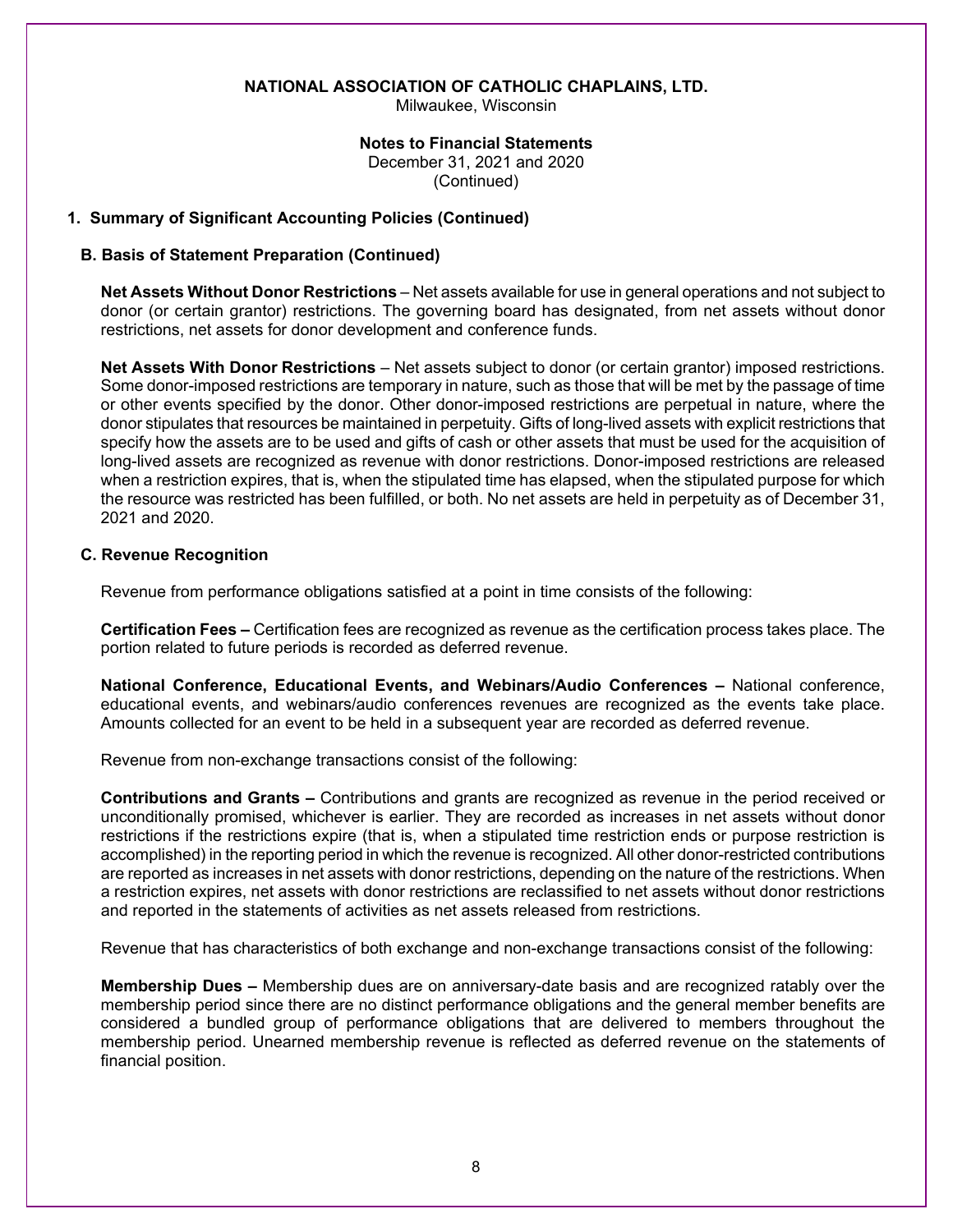Milwaukee, Wisconsin

#### **Notes to Financial Statements**

 December 31, 2021 and 2020 (Continued)

### **1. Summary of Significant Accounting Policies (Continued)**

### **D. Cash and Equivalents**

The Organization defines cash and cash equivalents as highly liquid, short-term investments with an original maturity of three months or less. Financial instruments that potentially subject the Organization to credit risk are cash balances that periodically exceed the Federal insurance limit. Cash held for investment purposes is reported as an investment.

### **E. Pledges Receivable**

Pledges are recorded as receivables in the year the pledge is received. Current pledges receivable are expected to be collected during the next year and are recorded at net realizable value. Noncurrent pledges receivable are expected to be collected greater than one year from December 31, 2021 and are recorded at net realizable value. An allowance for uncollectible promises to give is determined based on experience. There was \$0 allowance for uncollectible promises to give for the years ended December 31, 2021 and 2020. The receivable is not discounted because net present value approximates fair value.

## **F. Accounts Receivable**

Accounts receivable are stated at the amount management expects to collect from outstanding balances. Past due receivables are written off after management has used reasonable collection efforts based on individual credit evaluations and specific customer circumstances. The Organization does not provide an allowance for uncollectible accounts since none is considered necessary based on management's review of outstanding receivables, historical collection information, and existing economic conditions.

### **G. Investments**

Investments consisting of cash equivalents, fixed income securities and equity securities are reported at their fair values in the statements of financial position. Investment income (loss) is reported in the statements of activities and consists of interest and dividend income, realized and unrealized gains and losses, less direct investment expenses. Investment income restricted by a donor is reported as an increase in net assets without donor restrictions if the restrictions are met (either by passage of time or by use) in the reporting period in which the income is recognized.

The Organization has adopted the generally accepted accounting principle that defines fair value, establishes a framework for measuring fair value, and provides for specific disclosures about fair value instruments. The following fair value hierarchy is used to prioritize inputs.

**Level 1** - Quoted prices in active markets, e.g. NYSE, NASDAQ, etc., for assets identical to the securities to be valued. If a Level 1 input is available, it must be used.

**Level 2** - Inputs other than quoted prices that are observable for securities, either directly or indirectly. Examples include matrix pricing utilizing yield curves, prepayment speeds, credit risks, etc.; quoted prices for similar assets in active markets; and inputs derived from observable market data by correlation or other means.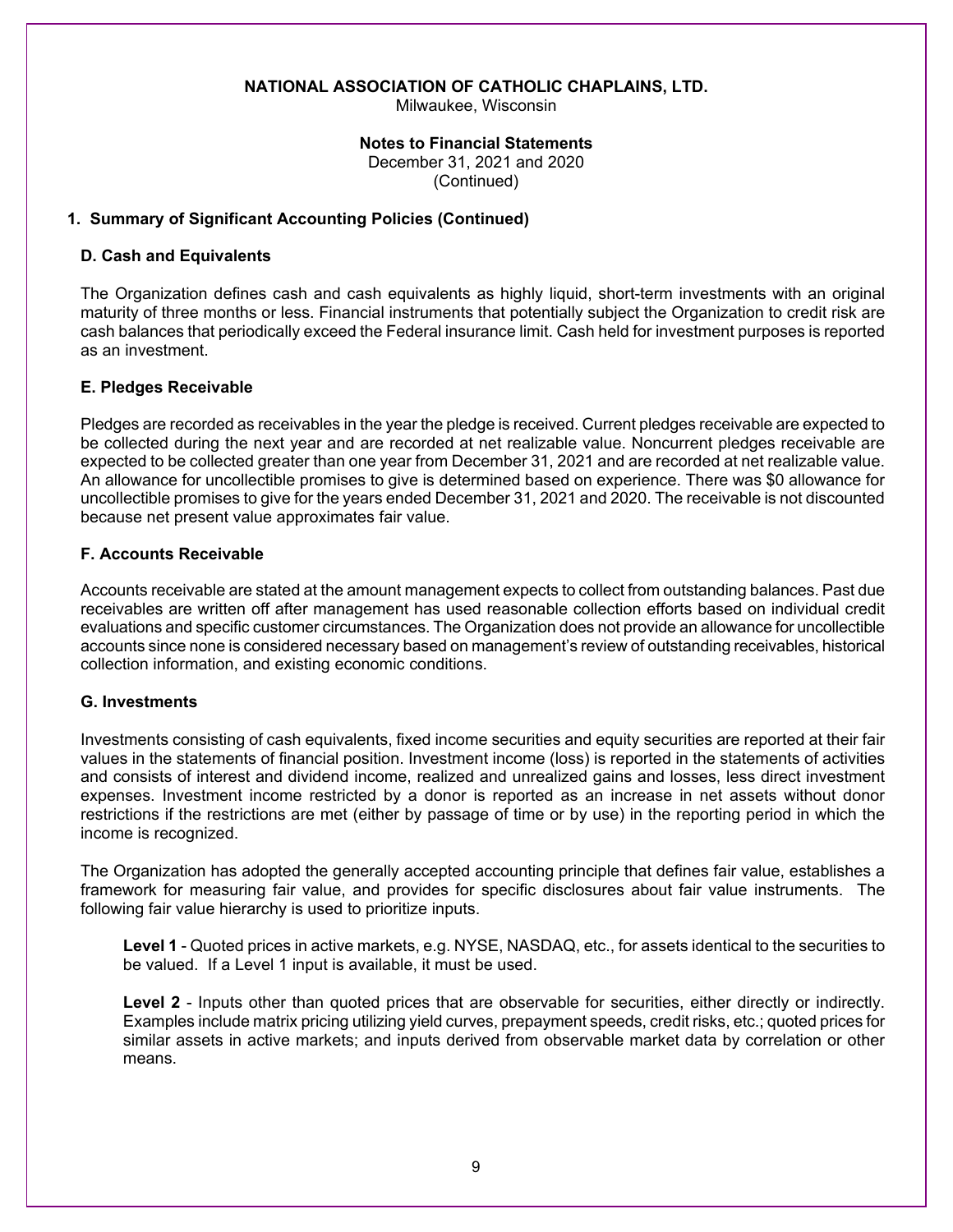Milwaukee, Wisconsin

#### **Notes to Financial Statements**

 December 31, 2021 and 2020 (Continued)

### **1. Summary of Significant Accounting Policies (Continued)**

### **G. Investments (Continued)**

**Level 3** - Unobservable inputs which contain assumptions by the party valuing those assets. For Level 3 inputs, there is no market data or correlations with market assumptions. Examples would include limited partnership interests, closely held stock, etc.

The asset or liability's fair value measurement level within the fair value hierarchy is based on the lowest level of any input that is significant to the fair value measurement.

Valuation techniques used need to maximize the use of observable inputs and minimize the use of unobservable inputs.

*Fixed Income Securities and Equity Securities:* Valued at the closing price reported on the active market on which the individual securities are traded.

### **H. Property and Equipment**

Property and equipment are recorded at cost if purchased or fair value at the date of the gift if donated. All acquisitions of property and equipment in excess of \$1,000 that materially prolong the useful lives of assets are capitalized. Depreciation is computed using the straight-line method over the estimated useful lives of 5 to 10 years. Maintenance, repairs and minor improvements are expensed as incurred. When assets are retired or otherwise disposed of, their costs and related accumulated depreciation are removed from the accounts and resulting gains or losses are included in the statements of activities.

### **I. Conference Expenses**

Expenditures for conference goods and services are recognized as expenses during the year in which the conference is held. Amounts paid for a conference to be held in a subsequent year are recorded as prepaid expenses.

### **J. Compensated Absences and Vacations**

The financial statements include a liability for compensated absences and vacations for all employees who held vested rights of such compensation.

### **K. Use of Estimates**

The preparation of financial statements in conformity with U.S. GAAP requires management to make estimates and assumptions that affect the reported amounts of assets and liabilities and disclosure of contingent assets and liabilities at the date of the financial statements and the reported amounts of revenues and expenses during the reporting period. Actual results could differ from those estimates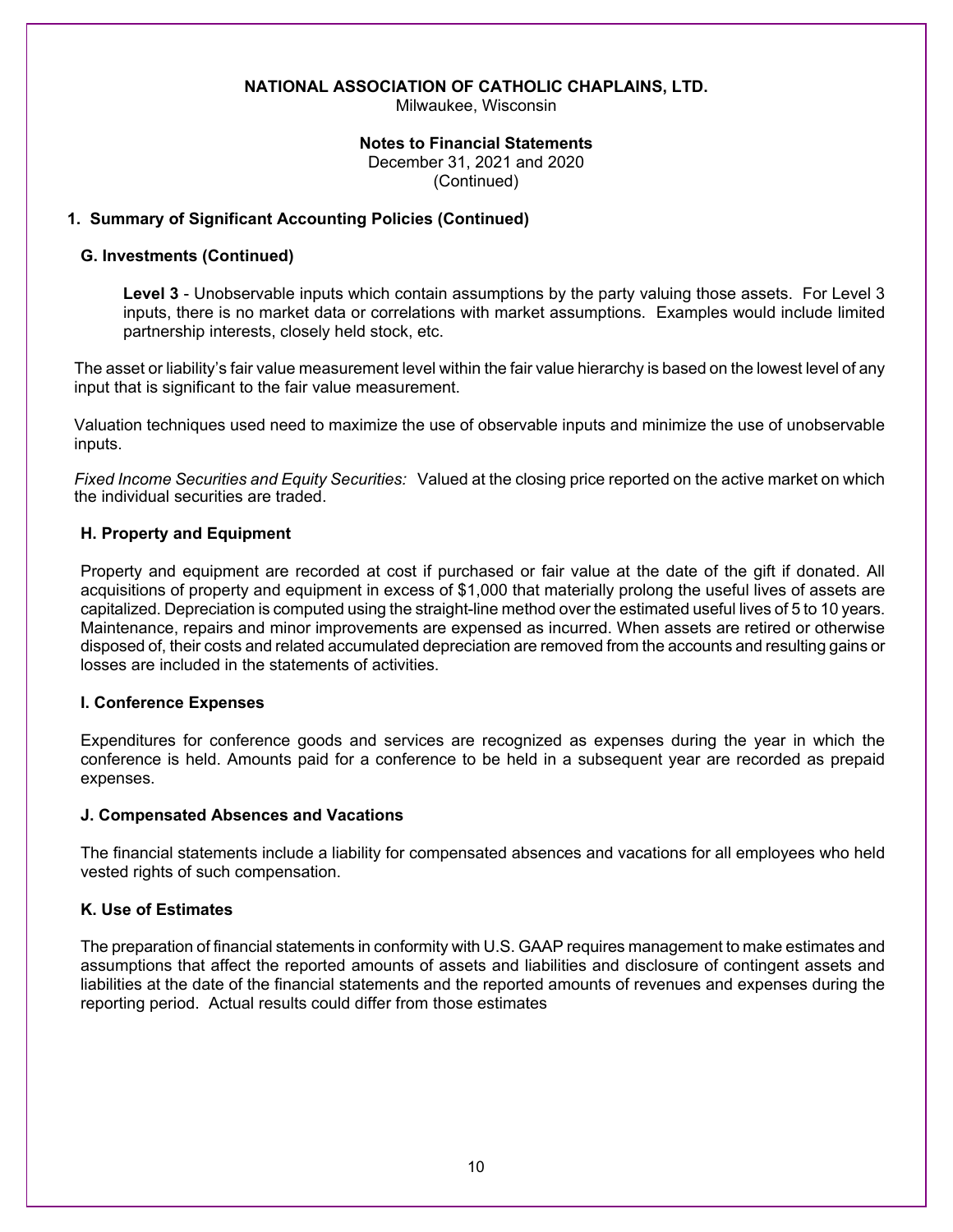Milwaukee, Wisconsin

### **Notes to Financial Statements**

 December 31, 2021 and 2020 (Continued)

### **1. Summary of Significant Accounting Policies (Continued)**

#### **L. Allocation of Functional Expenses**

The costs of program and supporting services activities have been summarized on a functional basis in the statement of activities. The statements of functional expense present the natural classification detail of expenses by function. Accordingly, certain costs have been allocated across the programs and supporting services benefited. Direct expenses specifically identifiable with a function are charged to that function. The expenses that are allocated include occupancy which is allocated on a square footage basis, as well as salaries and wages, benefits, payroll taxes professional services, office expenses, information technology, interest, insurance, and other, which are allocated on the basis of estimates of time and effort.

### **M. Subsequent Events**

Management of the Organization has evaluated all subsequent events for possible recognition or disclosure through the date the financial statements were available to be distributed, February 24, 2022. There were no subsequent events that require disclosure in the notes to the financial statements.

#### **2. Liquidity and Availability**

Financial assets available for general expenditure, that is, without donor or other restrictions limiting their use, within one year of the statements of financial position date, comprise the following:

|                                                  | 2021                  | 2020      |
|--------------------------------------------------|-----------------------|-----------|
| <b>Financial assets:</b>                         |                       |           |
| Cash and equivalents                             | \$<br>318,618<br>- \$ | 305,117   |
| Pledges receivable                               | 20,500                | 20,000    |
| Accounts receivable                              | 3,275                 | 2,086     |
| Investments                                      | 2,162,206             | 1,970,836 |
| <b>Total financial assets</b>                    | 2,504,599             | 2,298,039 |
| Less amounts not available to be used within one |                       |           |
| year for general expenditures:                   |                       |           |
| Net assets with donor restrictions               | (144,202)             | (158,162) |
| Financial assets available to meet general       |                       |           |
| expenditures within one year                     | \$<br>2,360,397<br>S  | 2,139,877 |

As part of the Organization's liquidity management plan, the Organization invests cash in excess of daily requirements in short-term investments, CDs, and money market funds.

### **3. Retirement Plan**

The Organization has a retirement plan qualified under Section 403(b) of the IRC. For 2021 and 2020, the Organization contributed 5.5% of gross salaries to the plan for qualified employees; or \$21,818 and \$19,062, respectively. Employees may make contributions to the plan up to the maximum amount allowed by the IRC if they wish. The plan covers all employees; however, an employee must be at least 21 years of age and complete at least one year of service (1,000 hours) to receive employer base contributions.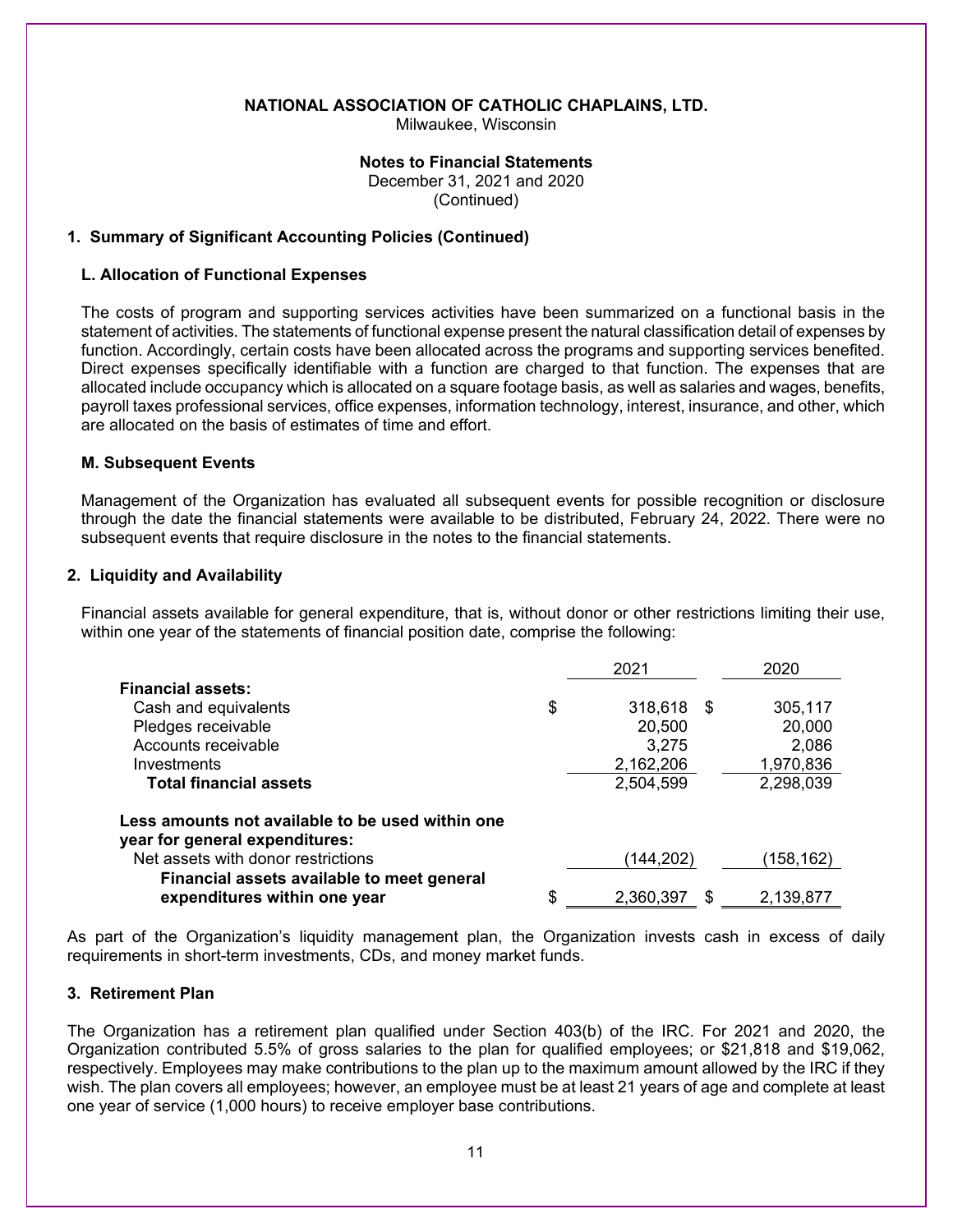Milwaukee, Wisconsin

### **Notes to Financial Statements**

December 31, 2021 and 2020

(Continued)

### **4. Contract Assets and Contract Liabilities**

The Organization's contract assets and liabilities consist of the following as of December 31:

|                                                                   |    | 2021    | 2020 |         |  |
|-------------------------------------------------------------------|----|---------|------|---------|--|
| Accounts receivable<br>Accounts receivable – miscellaneous income |    | 3.275   | S    | 2,086   |  |
| Deferred revenue                                                  |    |         |      |         |  |
| Deferred revenue – certification fees                             | S  | 18.205  | S    | 17.492  |  |
| Deferred revenue – membership dues                                |    | 175,691 |      | 171,144 |  |
|                                                                   | \$ | 193,896 |      | 188,636 |  |

### **5. Net Assets**

The following is a summary of the board-designated net assets as of as of December 31:

|                        | 2021   |  |        |  |
|------------------------|--------|--|--------|--|
| Conference Fund        | 23,708 |  | 23,708 |  |
| Donor Development Fund | 34,389 |  | 38,285 |  |
| $\tau$ otal            | 58,097 |  | 61,993 |  |

The following is a summary of the net assets with donor restrictions as of December 31:

|                                           | 2021    | 2020    |
|-------------------------------------------|---------|---------|
| <b>Continuing Education Fund</b>          | 15.558  | 15,558  |
| <b>Catholic Prison Ministry Coalition</b> | 128,644 | 142.604 |
| ™otal                                     | 144.202 | 158,162 |

## **6. Investments**

The fair values of the Organization's professionally-managed investments, were comprised of the following at December 31:

|                           | 2021 |           |   | 2020       |  |
|---------------------------|------|-----------|---|------------|--|
| Cash equivalents          |      | 173,085   | S | 213,066    |  |
| Fixed income mutual funds |      | 448,121   |   | 411,887    |  |
| Equity mutual funds       |      | 1,541,000 |   | 1,345,883  |  |
| Total                     |      | 2,162,206 |   | 1,970,836  |  |
| Unrealized gain           |      | (967,079) |   | (787, 200) |  |
| Cost basis at December 31 |      | 1,195,127 |   | 1,183,636  |  |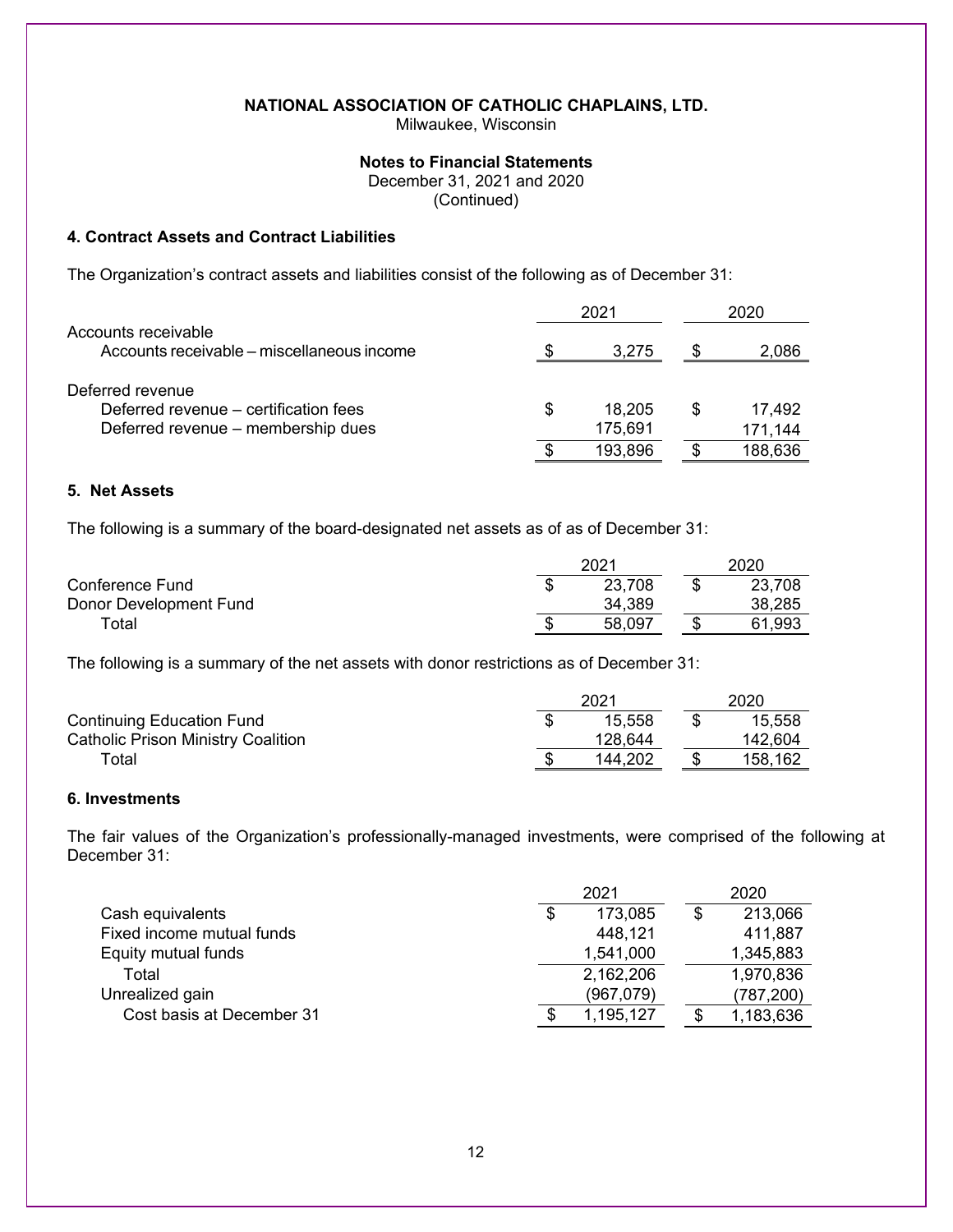Milwaukee, Wisconsin

#### **Notes to Financial Statements**

December 31, 2021 and 2020

(Continued)

### **6. Investments (Continued)**

Investment income, net consists of the following:

|                               | 2021          | 2020    |
|-------------------------------|---------------|---------|
| Interest and dividends        | 11.640        | 21,976  |
| Realized and unrealized gains | 179,879       | 130,693 |
| ⊤otal                         | \$<br>191.519 | 152,669 |

The Organization utilizes various methods to measure the fair value of its investments on a recurring basis. Financial accounting standards establish a hierarchy that prioritizes inputs to valuation methods. Financial assets valued using Level 1 inputs are based on unadjusted quoted market prices within active markets. Financial assets valued using Level 2 inputs are based primarily on quoted prices for similar assets in active or inactive markets. Financial assets valued using Level 3 inputs are based on unobservable inputs and requires management to use their own assumptions on valuation. All of the Organization's investments are measured using Level 1 inputs.

## **7. Operating Leases**

In October 2010, the Organization entered into a 36-month lease agreement for its office space commencing on February 1, 2011. In July 2014, this lease was extended until July 31, 2016. In December 2015, this lease was extended again through July 31, 2018. In December 2018, this lease was extended through July 31, 2020. In September 2019, this lease was extended again through July 31, 2021. In November 2020, this lease was extended again through January 31, 2024. Total annual rent expense attributable to this lease was \$30,685 in 2021 and \$43,432 in 2020, respectively.

The minimum future rental commitments under this operating lease are follows for the years ending December 31:

| Year  | Amount       |  |  |
|-------|--------------|--|--|
| 2022  | \$<br>30,244 |  |  |
| 2023  | 30,848       |  |  |
| 2024  | 2,575        |  |  |
| Total | \$<br>63,667 |  |  |

### **8. Contingencies**

The Organization allows employees to accumulate up to 60 days of sick time. The employee loses any right to this sick pay upon termination. At December 31, 2021 and 2020, this contingent liability amounted \$35,549 and \$68,110 respectively.

The Organization's investments are exposed to various risks, such as interest rate, market and credit risks. Due to the level or risk associated with certain investments and the level of uncertainty related to changes in values of investments, it is at least reasonably possible that changes in risk in the near term would materially affect the amounts reported in the statements of financial position and the statements of activities.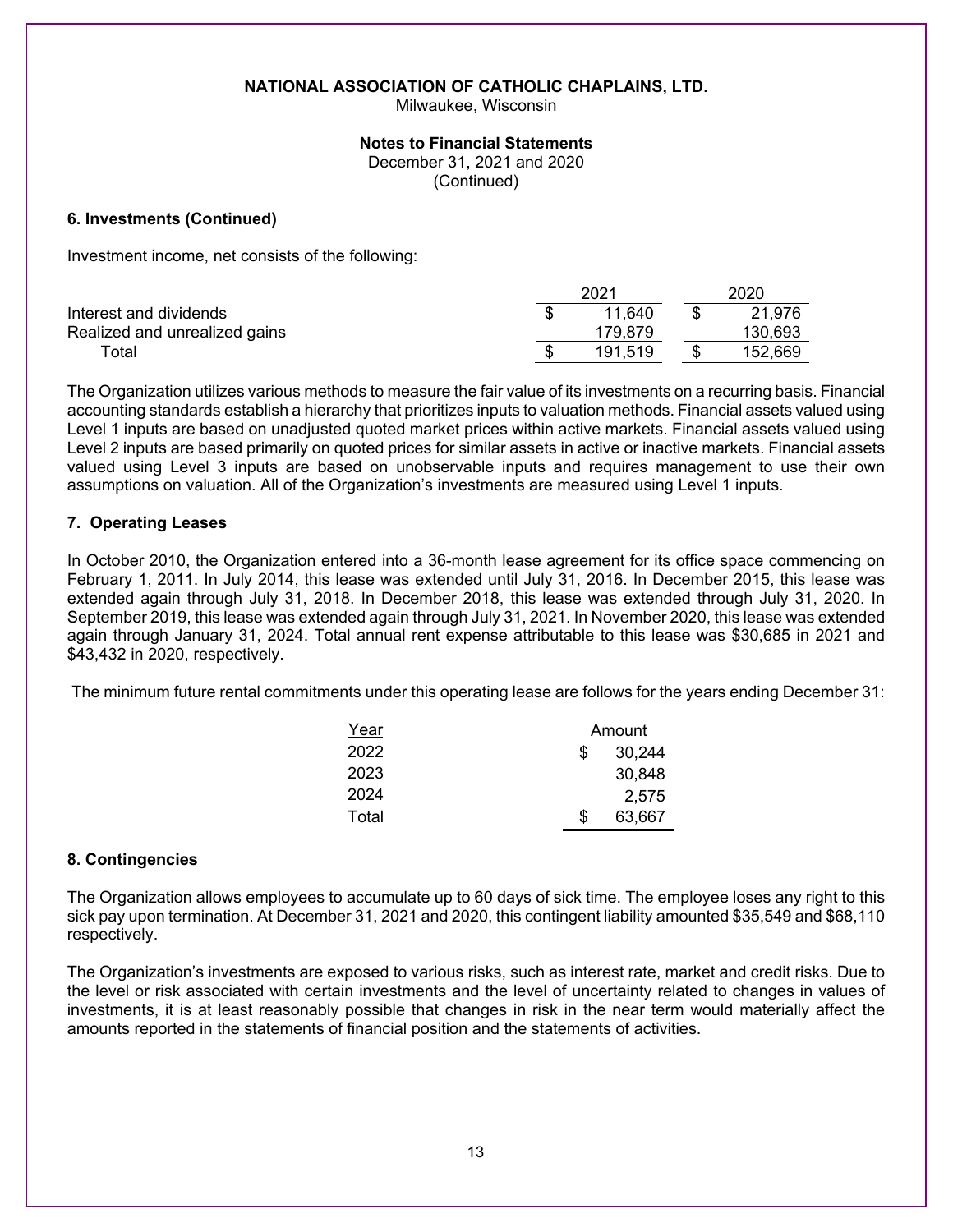Milwaukee, Wisconsin

### **Notes to Financial Statements**  December 31, 2021 and 2020 (Continued)

### **9. Concentrations**

The Organization received approximately 45% and 47% of its contributions from two donors or grantors for the years ended December 31, 2021 and 2020, respectively.

## **10. Paycheck Protection Program**

On May 5, 2020, the Organization obtained a Paycheck Protection Program Loan ("PPP Loan") in the amount of \$106,648. The Organization has recognized the PPP proceeds as revenue for the year ended December 31, 2021, as the Small Business Administration approved forgiveness of the loan as of April 19, 2021.

Under the terms of the CARES Act, PPP Loan recipients can apply for, and be granted forgiveness for, all or a portion of the PPP Loan and accrued interest. Such forgiveness will be determined, subject to limitations, based on the use of PPP Loan proceeds for payment of payroll costs and any payments of mortgage interest, rent, utilities, covered operations expenditures, covered property damage, covered supplier costs, and covered worker protection expenditures, and retention of employees and maintaining salary levels. However, no assurance is provided that forgiveness for any portion of the PPP Loan will be obtained.

As noted above, the PPP Loan has been forgiven, and thus recognized as revenue for the year ended December 31, 2021.

### **11. Fiscal Sponsorship**

The Organization acts as a fiscal sponsor to Catholic Prison Ministries Coalition ("CPMC"), which engage in activities that are consistent with the Organization's mission. The Organization accepts tax-deductible donations on behalf of CPMC and administers the expenditures of those funds for designated tax-exempt charitable purposes. The Organization will also maintain all financial records relating to CPMC according to U.S. GAAP and process bi-weekly payroll and employee benefits for CPMC employees. The Organization offers fiscal sponsorship support on a case by case basis, in situations in which there is no appropriate community-based 501(c)(3) organization that could otherwise act as a fiscal sponsor or if  $501(c)(3)$  designation cannot be obtained.

The Organization's fiscal sponsorship of CPMC programs are generally on an on-going basis. The Organization accepts funds on behalf of CPMC for specific programs which range from supporting the development certification procedures and networking among those involved in prison ministries. In all cases, the Organization has variance power over the fiscal sponsorship contributions it receives. As of December 31, 2021 and 2020, temporarily restricted net assets held for fiscal sponsorship of CPMC programs are \$128,644 and \$142,604, respectively.